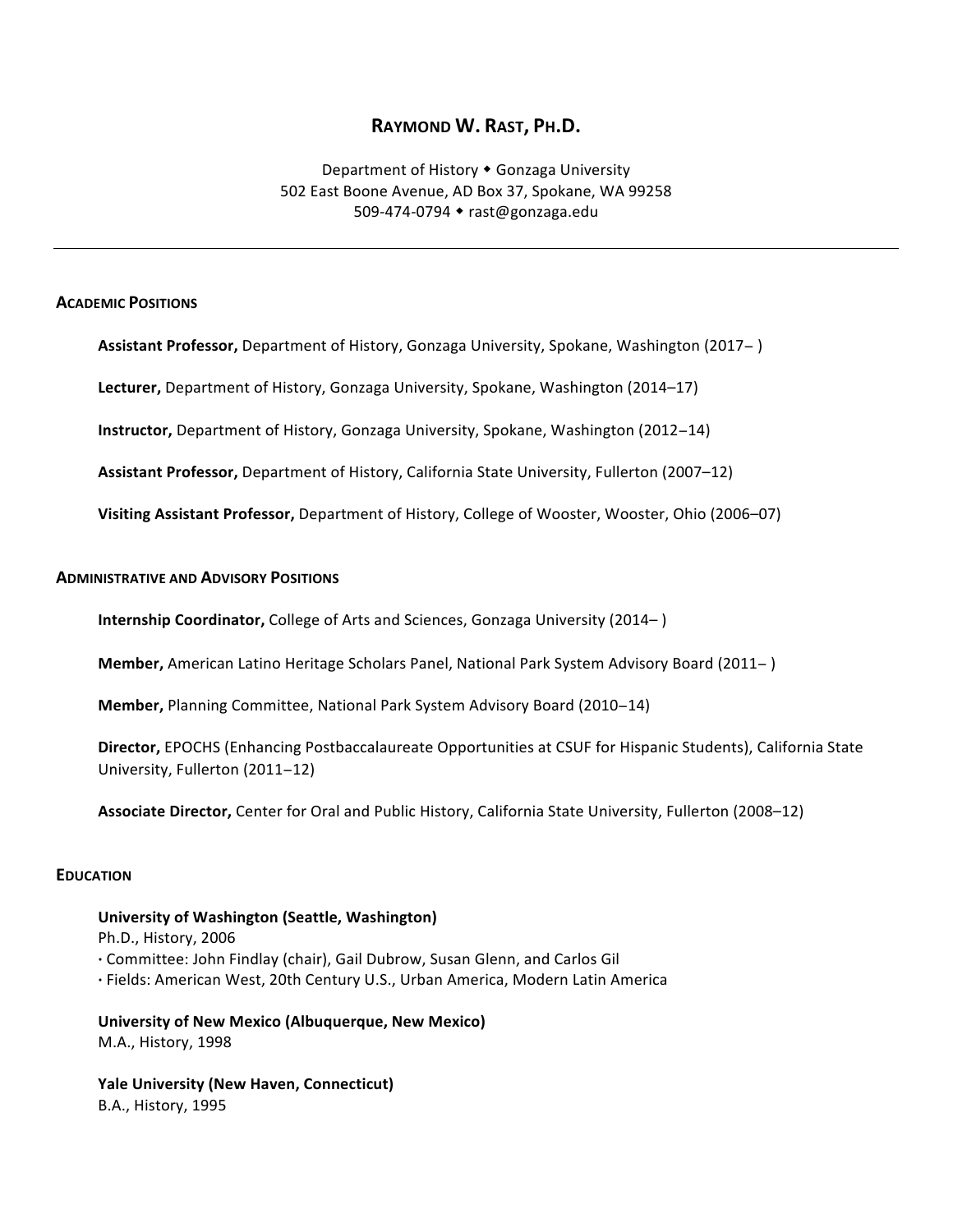## **WORKS IN PROGRESS**

"Bainbridge Island Japanese American Exclusion Memorial," in *SAH Archipedia*, ed. J. Philip Gruen and Robert Redder Franklin. Charlottesville, VA: Society of Architectural Historians and University of Virginia Press, forthcoming 2017.

"A Shared Sense of Place: Mexican Americans and the Environment in Twentieth-Century Kansas City" (article manuscript under consideration at *Diálogo*)

"A Class Action: The Forgotten History of *Mendez, et al."* (article manuscript)

*Tourist Town: A History of San Francisco, 1869-1919* (book manuscript)

## **PUBLICATIONS**

## **Refereed Publications and Projects**

"Our Lady of Guadalupe Mission Chapel: National Historic Landmark Nomination." Washington, D.C.: National Park Service, National Historic Landmarks Program, 2016.

"Nuestra Señora Reina de La Paz: National Historic Landmark Nomination," co-authored with Gail Dubrow. Washington, D.C.: National Park Service, National Historic Landmarks Program, 2012.

"San Francisco's Chinatown," in American Tourism: Constructing a National Tradition, ed. J. Mark Souther and Nicholas Dagen Bloom, 45-52. Chicago: Center for American Places, 2012.

A Class Action: The Grassroots Struggle for School Desegregation in California. Exhibit at the Old Courthouse Museum, Santa Ana, California, September 2011-June 2012.

"Forty Acres: National Historic Landmark Nomination," co-authored with Gail Dubrow and Brian Casserly. Washington, D.C.: National Park Service, National Historic Landmarks Program, 2008.

"The Cultural Politics of Tourism in San Francisco's Chinatown, 1882-1917." Pacific Historical Review 76 (February 2007), 29-60.

"Eagledale Ferry Dock: National Historic Landmark Nomination," co-authored with Gail Dubrow and Connie Walker. Washington, D.C.: National Park Service, National Historic Landmarks Program, 2001.

#### **Non-Refereed Publications and Projects**

"Forty Acres: Historic American Buildings Survey Historian's Report." Washington, D.C.: National Park Service, Heritage Documentation Programs, 2014.

"A Matter of Alignment: Methods to Match the Goals of the Preservation Movement," *National Trust for Historic Preservation Forum Journal* 28 (Spring 2014), 13-22.

*American Latinos and the Making of the United States: A Theme Study,* with multiple co-editors. Washington, D.C.: National Park System Advisory Board, 2013.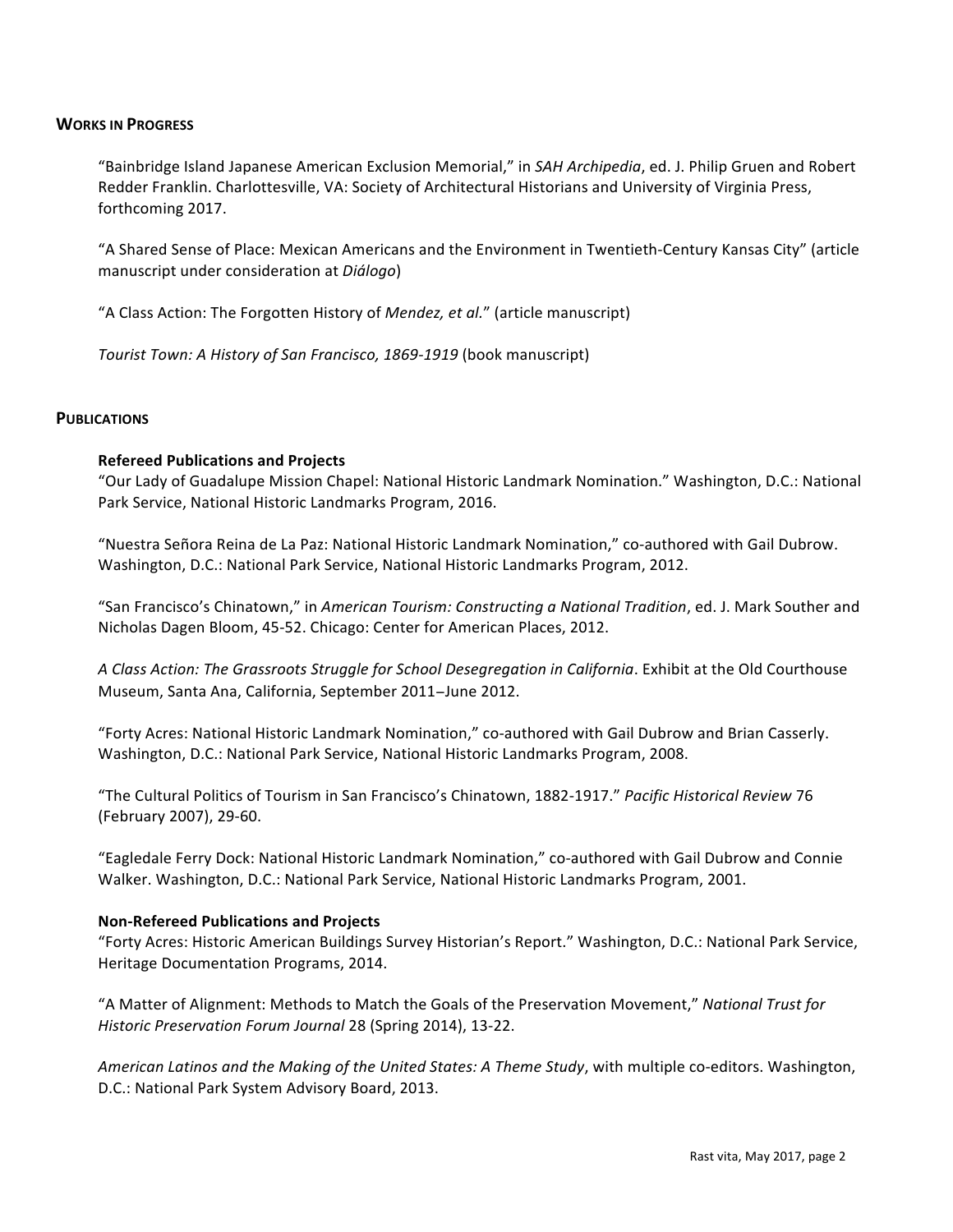Cesar Chavez Special Resource Study and Environmental Assessment, with multiple co-authors. San Francisco: National Park Service, Pacific West Region, 2012.

"Planning For a Future National Park System: A Foundation For the 21st Century," with multiple co-authors. Washington, D.C.: Planning Committee, National Park System Advisory Board, 2012.

"Beyond Bricks and Mortar: Notes on Integrity Prepared for the National Park System Advisory Board," Washington, D.C.: Planning Committee, National Park System Advisory Board, 2012.

"Nuestra Señora Reina de La Paz: National Register of Historic Places Nomination." Sacramento: California Office of Historic Preservation, 2011.

"Recommendations on the Development of a History Program at Joshua Tree National Park," in *Scholars' Reports of a Visit to Joshua Tree National Park*, ed. Meg M. McDonald, 17-41. Washington, D.C.: National Park Service in cooperation with the Organization of American Historians, 2010.

*Building On Tradition: Photographs of Downtown Wooster's Past and Present.* Exhibition at Wayne County Public Library, Wooster, Ohio, June 2007-September 2007.

"Preserving the History of Nikkei Removal on Bainbridge Island, Washington," in *Preserving Western History*, ed. Andrew Gulliford, 74-88. Albuquerque: University of New Mexico Press, 2005.

"Building Meanings: The Construction and Preservation of Blockhouses on Whidbey Island, Washington," in *Preservation of the Vernacular Environment*, ed. Gail L. Dubrow, Neile Graham, and Amy Scarfone, 22-33. Seattle: University of Washington, Preservation Planning and Design Program, 2001.

"Western Landscapes: Symbols of an American Identity," in Shifting Ground: Transformed Views of the *American Landscape*, ed. Rhonda Lane Howard, 14-15. Seattle: Henry Art Gallery, 2000.

"Vistas, Visions, and Visitors: Creating the Myth of Yellowstone National Park, 1872-1915." Journal of the *West* 37 (April 1998), 80-89.

## **Book Reviews**

Review of *Inlander Histories: Timeless Tales of Spokane and the Inland Northwest*, Volume 1, edited by Ted S. McGregor, Jr., and *Black Spokane: The Civil Rights Struggle in the Inland Northwest*, by Dwayne A. Mack. *Columbia: The Magazine of Northwest History* 29 (Summer 2015), 34.

Review of *From the Jaws of Victory: The Triumph and Tragedy of Cesar Chavez and the Farm Worker Movement*, by Matt Garcia. The Journal of American Ethnic History 33 (Spring 2014), 122-23.

Review of *Making San Francisco American: Cultural Frontiers in the Urban West, 1846-1906, by Barbara* Berglund. Western American Literature 46 (Fall 2011), 328-30.

Review of *The Opium Debate and Chinese Exclusion Laws in the Nineteenth-Century American West, by Diana* L. Ahmad. Pacific Historical Review 77 (November 2008), 670-71.

Review of *Early Placentia*, by Jeanette Gardner, Lawrence de Graaf, and the Placentia Historical Committee. *Voices: Newsletter of the Center for Oral and Public History* 4 (Spring 2008), 4.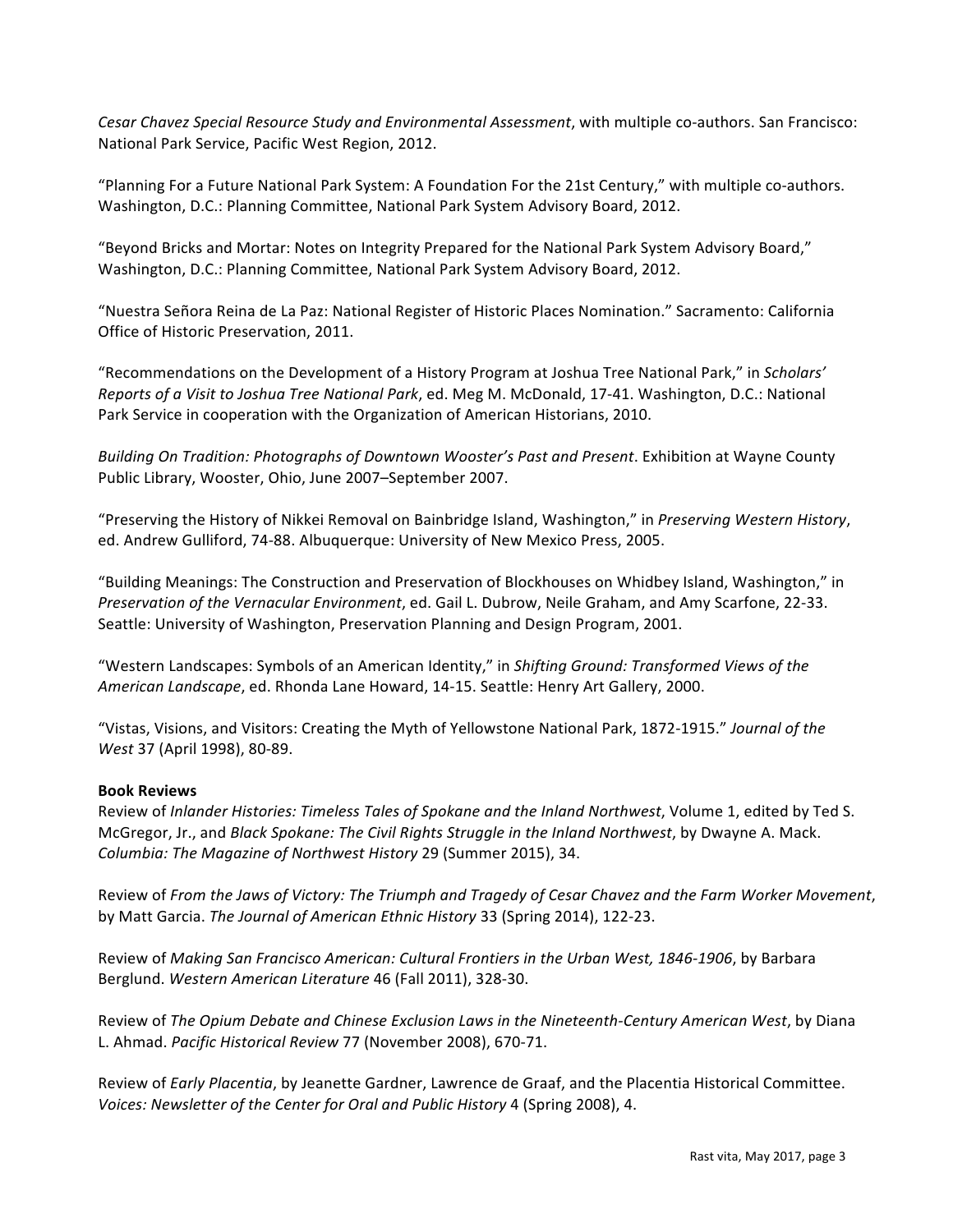Review of *All Aboard For Santa Fe: Railway Promotion of the Southwest, 1890s to 1930s, by Victoria E. Dye. Western Historical Quarterly* 38 (Spring 2007), 91.

Review of Seeing and Being Seen: Tourism in the American West, ed. by David M. Wrobel and Patrick T. Long. Pacific Northwest Quarterly 93 (Spring 2002), 96.

## **GRANTS, FELLOWSHIPS, AND CONTRACTS**

## **County of Santa Clara, California, 2017–**

\$40,000 contract to produce interpretive plan for Our Lady of Guadalupe Mission Chapel National Historic Landmark and cultural awareness training materials for county employees

## **County of Santa Clara, California, 2013–2016**

\$100,000, four-year contract to provide historical preservation advisement and produce National Historic Landmark nomination for Our Lady of Guadalupe Mission Chapel (property located in San Jose, CA)

## National Park Service, Heritage Documentation Programs, Historic American Buildings Survey, 2012–2014

\$10,500 contract to produce historical report on "Forty Acres" (United Farm Workers property in Delano, CA)

## **National Park Service, Pacific West Region, 2010**−**2012**

\$106,000, three-year contract to fund consultant work, travel expenses, student stipends, and other costs associated with contributions to *Cesar Chavez Special Resource Study and Environmental Assessment* 

## California State University Special Fund for Research, Scholarship, and Creative Activity, 2011

\$6,000 grant to support curatorial work for exhibit, *A Class Action: The Grassroots Struggle for School Desegregation in California*

## California State University, Fullerton, University Mission and Goals Initiative, 2009

\$5,000 grant to support Mexican American oral history preservation project, undertaken in collaboration with Chicano Resource Center, California State University, Fullerton

## Associated Students, Inc., California State University, Fullerton, 2009

\$3,900 grant to support projects undertaken in History 492C, "Practicum in Public History"

## California State University Special Fund for Research, Scholarship, and Creative Activity, 2008

\$6,000 grant to support research for book manuscript, *Tourist Town: A History of San Francisco, 1869-1919* 

## **College of Humanities and Social Sciences, California State University, Fullerton, 2008**

\$7,500 grant to support scholarly activity

## **Center for Creativity and Innovation, College of Wooster, 2007**

\$22,000 grant to fund exhibition, *Building On Tradition: Photographs of Downtown Wooster's Past and Present* 

## Bank of America Graduate Minority Fellowship, University of Washington, 2004

\$21,000 fellowship to support dissertation writing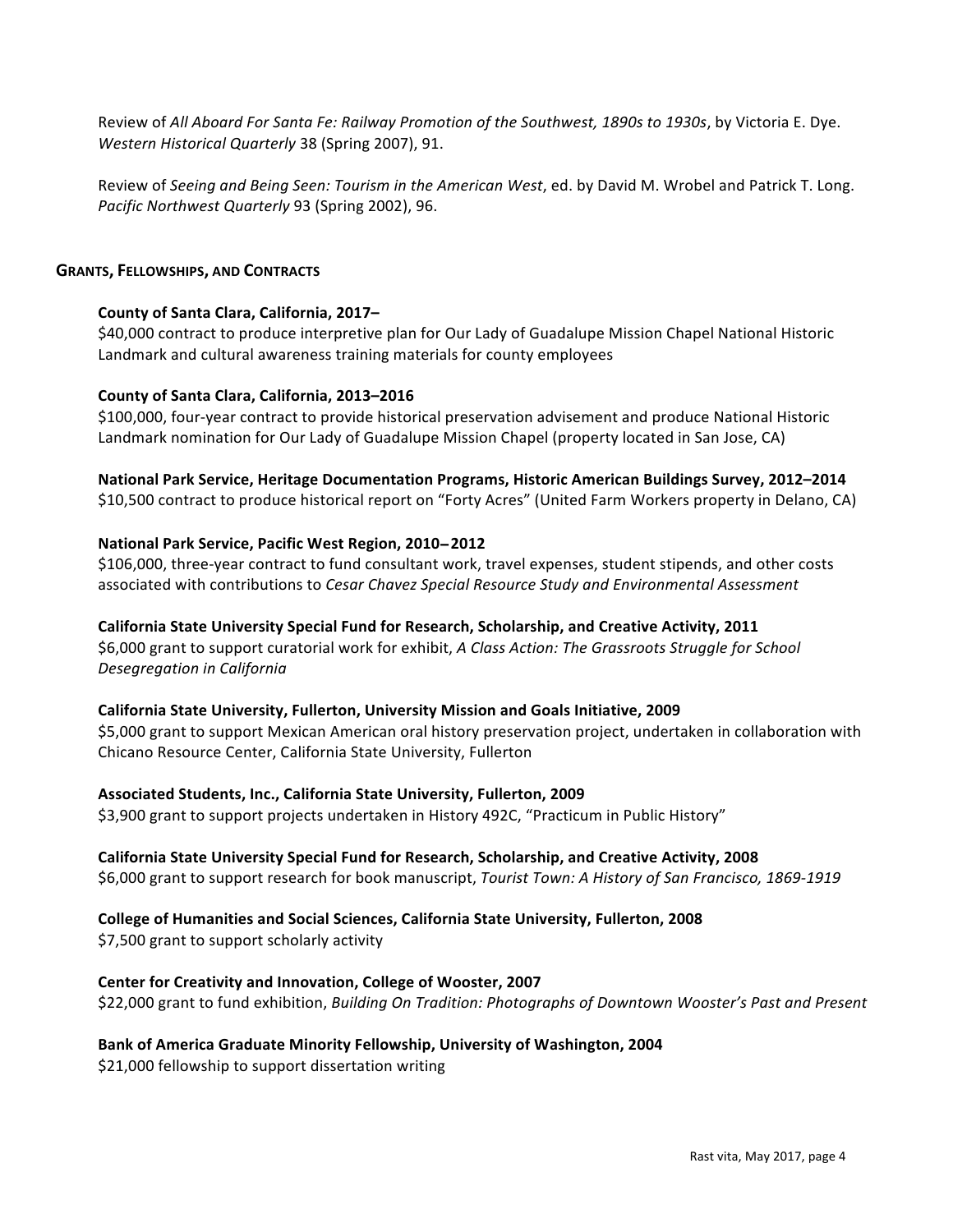Rondeau Laverne Evans Fellowship, Department of History, University of Washington, 2003 \$4,000 fellowship to support dissertation research and writing

**Walter Rundell Graduate Student Award, Western History Association, 2002** \$1,500 grant to support dissertation research

Huckabay Teaching Fellowship, The Graduate School, University of Washington, 2001 \$3,000 fellowship to support the design of a graduate seminar in pedagogy for historians

Bank of America Graduate Minority Fellowship, University of Washington, 1998 \$21,000 fellowship to support first year of graduate study

#### **AWARDS AND RECOGNITION**

Award of Merit, American Association of State and Local History, 2013 Awarded for exhibit, *A Class Action: The Grassroots Struggle for School Desegregation in California.* 

**Certificate of Appreciation, U.S. Secretary of the Interior Ken Salazar, 2013** 

Awarded for service on American Latino Heritage Scholars Panel, National Park System Advisory Board.

**Honorary Committee Member, California State Parks Foundation's "Hidden Stories" Conference, 2013** Appointed in recognition of work related to conference theme, "Folding Back the Layers of California's Latino/a History: The Stories Beneath The Stories."

Louis Knott Koontz Award, American Historical Association–Pacific Coast Branch, 2008 Awarded in recognition of "The Cultural Politics of Tourism in San Francisco's Chinatown, 1882-1917" as the most deserving article published in the *Pacific Historical Review* in 2007.

**Student Project Award, National Council on Public History, 2002** 

Awarded in recognition of *Eagledale Ferry Dock* National Historic Landmark nomination.

# First Prize for Completed Project in Historic Preservation, College of Architecture and Urban Planning, **University of Washington, 2001**

Awarded in recognition of *Eagledale Ferry Dock* National Historic Landmark nomination.

## **CONFERENCE PAPERS, COMMENTS, INVITED LECTURES, AND PRESENTATIONS**

"Guadalupe Mission Chapel and the Challenges of Formal Designation," California Preservation Foundation Annual Conference, Pasadena, California, May 2017.

"Preserving the Legacies of Cesar Chavez and La Causa: Public History, Civic Engagement, and the Latino Catholic Fight for Social Justice in the Twentieth Century," Dean's Research and Creative Activity Forum, Gonzaga University, Spokane, Washington, March 2017.

"Latinos in Heritage Conservation: Developing a National Platform," roundtable participant, Latinos in Heritage Conservation National Summit, Houston, Texas, November 2016.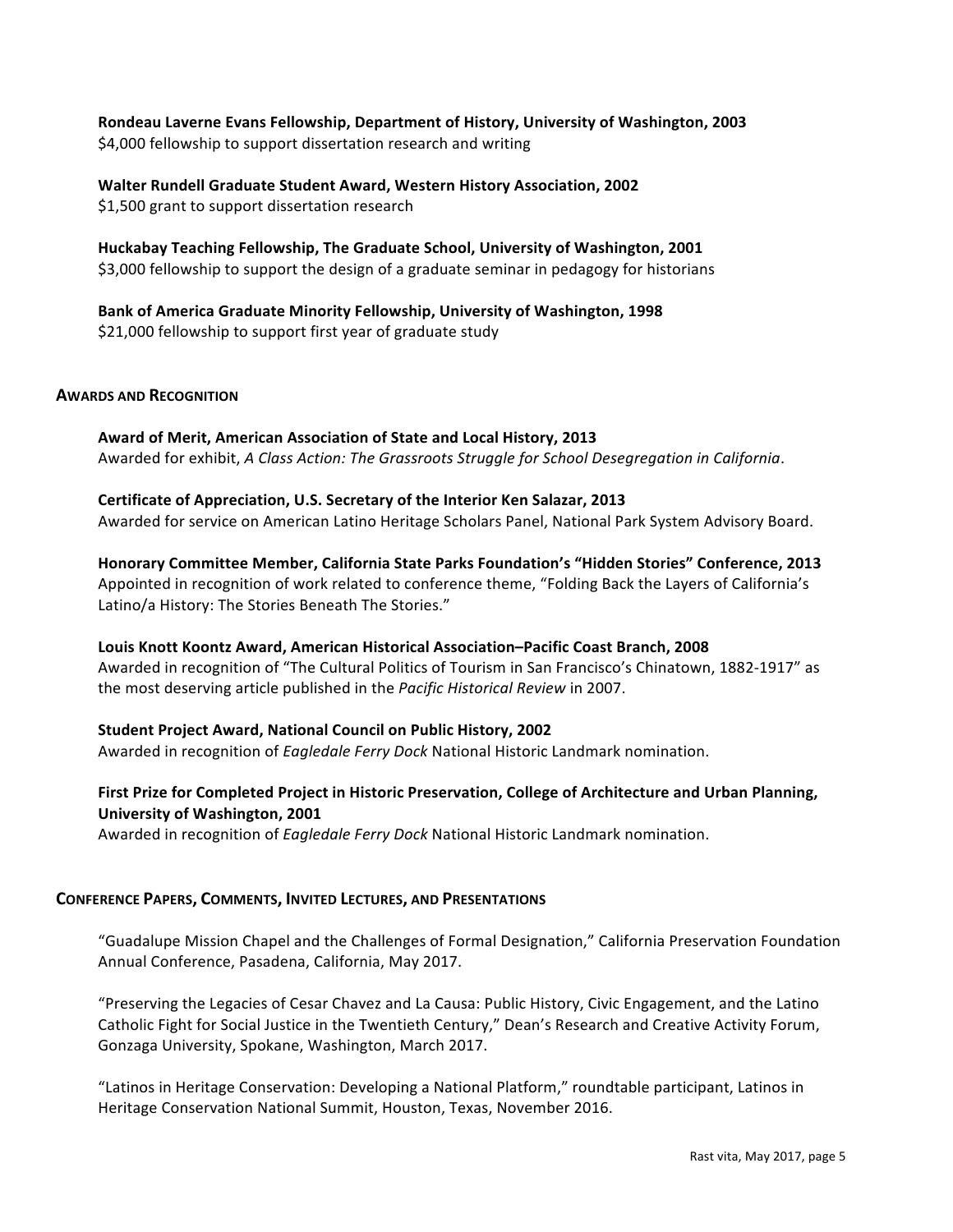"Our Lady of Guadalupe Mission Chapel National Historic Landmark," presentation to Landmarks Committee of the National Park System Advisory Board, Washington, D.C., October 2016.

"Sacred Places: History, Preservation, and the Farm Labor Movement," invited lecture, Bakersfield College, Bakersfield, California, September 2015.

"The State of Latino Heritage Conservation in the United States: A National Roundtable," roundtable participant, Latinos in Heritage Conservation National Summit, Tucson, Arizona, May 2015.

"Opportunities and Obstacles," panelist, Multiple Voices: The National Historic Landmark Program in the 21st Century, Washington, D.C., May 2015.

"César Chávez," film introduction and discussion moderator, Gonzaga University, Spokane, Washington, September 2014.

"Diversity in Preservation: Rethinking Standards and Practices," National Trust for Historic Preservation Annual Conference, Indianapolis, Indiana, October 2013.

"The American Latino Heritage Theme Study: What's Next?," National Trust for Historic Preservation Annual Conference, Indianapolis, Indiana, October 2013.

"The Department of the Interior's American Latino Heritage Initiative," panelist, National Trust for Historic Preservation Annual Conference, Spokane, Washington, October 2012.

"Multiple Views: California's Diverse Heritage Honored, Revisited, Re-imagined," invited conference participant, San Francisco, California, June 2012.

"Claiming Our Asian-Pacific Islander Roots in Farming, Fishing, and Canneries," invited panelist, Asian Pacific Islander National Historic Preservation Forum, Los Angeles, California, June 2012.

"White House Forum on American Latino Heritage," invited moderator and participant, Washington, D.C., October 2011.

"California's World: Space, Place, and Empire," session chair and comment, California American Studies Association Annual Conference, Fullerton, California, May 2011.

"A Class Action: Mendez et al. v. Westminster et al. and the Struggle for School Desegregation in California," invited lecture, El Modena Public Library, Orange, California, May 2010.

"Chicano Space, Farmworkers' Place: Interpreting the Legacy of Cesar Chavez in Delano, California," National Council on Public History Annual Conference, Portland, Oregon, March 2010.

"From New Orleans to Kansas City: Race, Class, and the Politics of Disaster," invited panelist, University of Missouri-Kansas City, Kansas City, Missouri, October 2009.

"A Place For Tourists and For Residence': Tourism and the Transformation of Late-Victorian San Francisco," Western History Association Annual Conference, Oklahoma City, Oklahoma, October 2007.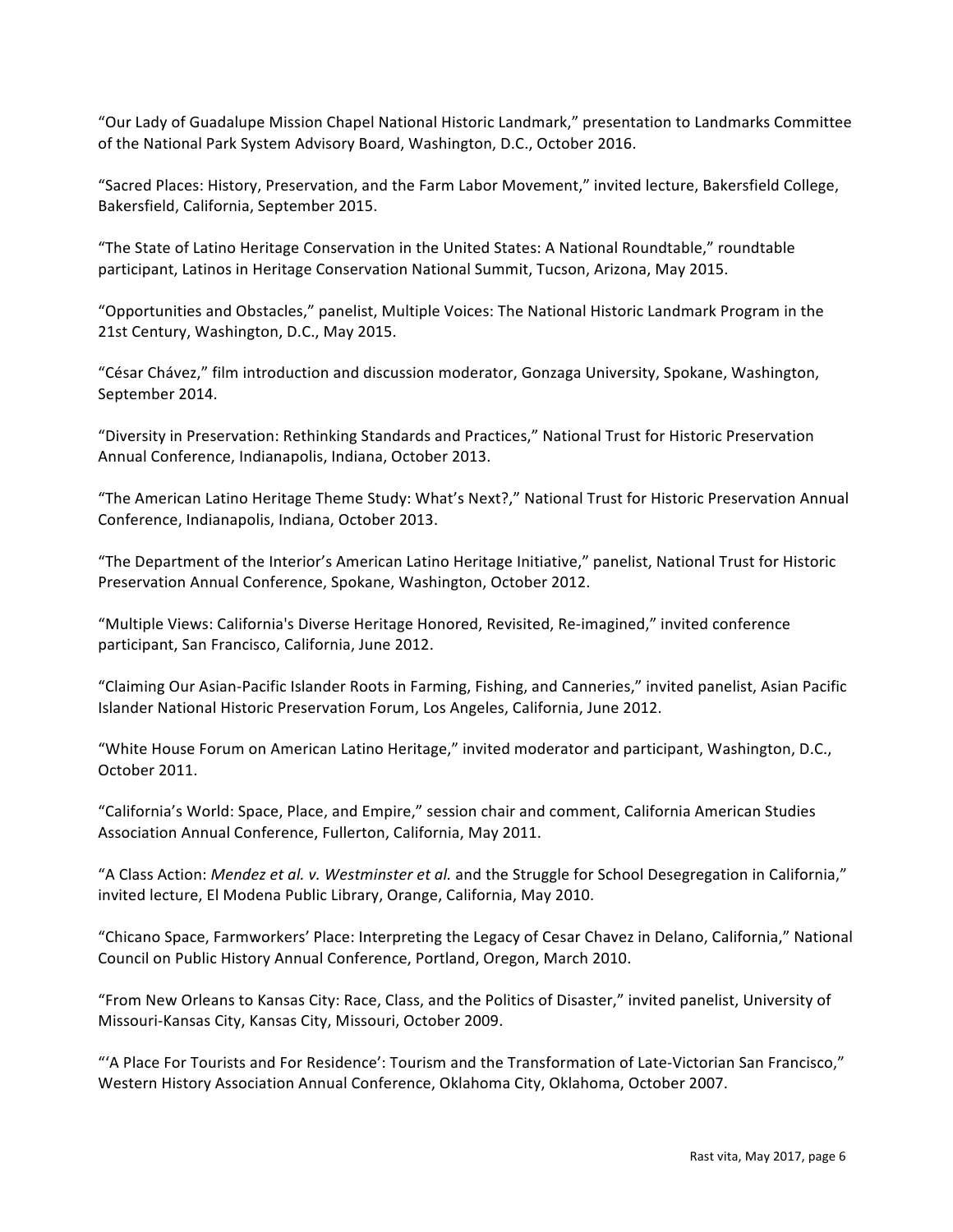"Tourist Town: Tourism and the Emergence of Modern San Francisco, 1869-1915," Whitsett Graduate Seminar in California History, Northridge, California, March 2006.

"'Underground Chinatown': Contested Terrain of San Francisco's Tourism Industry, 1890-1915," Urban History Association Biennial Conference, Milwaukee, Wisconsin, October 2004.

"Staging Chinatown: The Place of Chinese San Franciscans in the Local Tourism Industry, 1870-1920," Western History Association Annual Conference, Fort Worth, Texas, October 2003.

"Preservation and the Rhetoric of Place in the Pacific Northwest," Western History Association Annual Conference, San Antonio, Texas, October 2000.

"Shelters from the Past: Preservation and the Evolving Meanings of Blockhouses in the Pacific Northwest," National Conference on Women and Historic Preservation, Washington, D.C., May 2000.

"Preserving a Sense of Place: The Creation of Ebey's Landing National Historical Reserve," American Society for Environmental History Annual Conference, Tacoma, Washington, March 2000.

## **TEACHING EXPERIENCE**

#### Adjunct Instructor and Lecturer, Department of History, Gonzaga University (2012–)

- **·** History 201 History of the United States (I)
- **·** History 202 – History of the United States (II)
- **·** History 355 − History of the American West
- **·** History 360 − History of the Pacific Northwest
- **· History 364 Public History**

## Assistant Professor, Department of History, California State University, Fullerton (2007–2012)

- **·** History 170B – U.S. History Since 1877
- **·** History 300B – Historical Writing
- History 473C History of the United States, 1876-1920: The Emergence of Modern America
- **·** History 481A – History of the American West
- **·** History 490T – Senior Research Seminar
- **· History 492A** Introduction to Public History
- **·** History 492B – Community History: Mexican Americans in Orange County, 1920-1950
- **·** History 492C – Practicum in Public History
- **·** History 506 Graduate Seminar in Public History: Race, Place, and the Politics of the Past

#### Visiting Assistant Professor, Department of History, College of Wooster (2006–2007)

- **·** History 110 – The U.S. Experience to 1877
- **·** History 111 – The U.S. Experience since 1877
- **·** History 246 – U.S. Urban History

#### **Instructor, Department of History, University of Washington (2001)**

**·** History 570 – Teaching History: An Introduction to Pedagogical Theory and Practice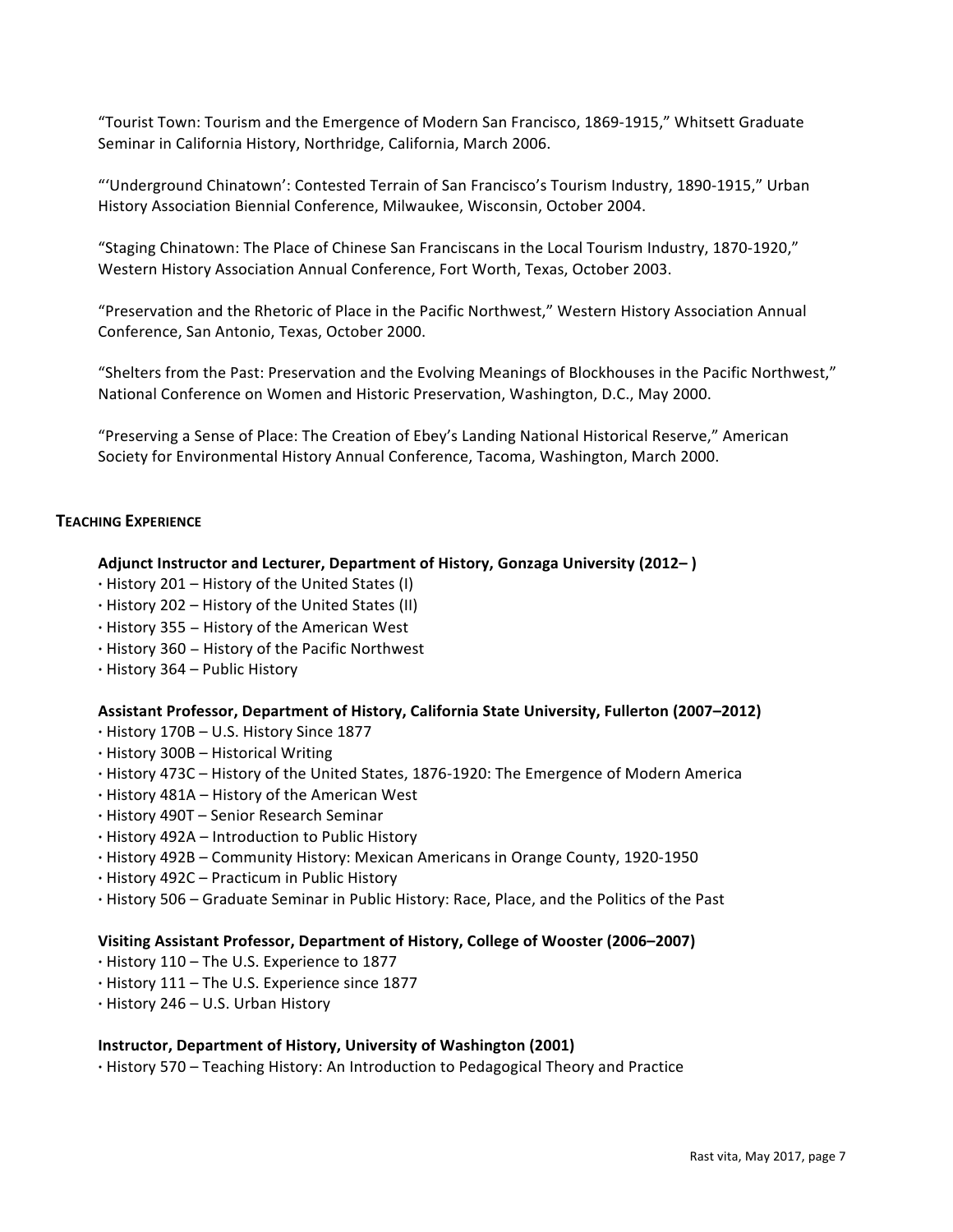**Teaching Assistant, Department of History, University of Washington (1999–2001)**

- **·** History 101 – Survey of the History of the U.S.
- **·** History 135 – U.S. History Since 1940
- **·** History 432 – History of the Pacific Northwest

## **STUDENT ADVISING**

**Morris Undergraduate Research Fellowship Faculty Sponsor, Gonzaga University ·** Cole Fairbairn (2017)

## **Honor's Thesis Adviser, Gonzaga University**

**·** Jon Snow (2017)

## **M.A. Committee Chair, Department of History, California State University, Fullerton**

- **·** David Anderson (2013)
- **·** Derek Papa (2013)
- **·** Evan Haynes (2013)
- **·** Hoang Trinh (2012)
- **·** Lindsey Noyes (2011)
- **·** Christine Shook (2010)
- **·** Brian Parrott (2009)

## **M.A. Committee Member, Department of History, California State University, Fullerton**

- **·** Carolina Zataray (2013)
- **·** Jay Buteyn (2012)
- **·** Michelle Antenesse (2011)
- **·** Bethany Girod (2011)
- **·** Ryan O'Connell (2011)
- **·** Amanda Tewes (2010)
- **·** Alexandra Gavin (2010)
- **·** Norma Alvarado (2009)
- **·** Sarah Barca (2009)
- **·** Elaine Wogensen (2008)

## **CONSULTANT WORK AND PUBLIC HISTORY EXPERIENCE**

## **Historical Consultant, County of Santa Clara, California**

San Jose, CA (January 2012–)

Providing historical preservation advisement and producing National Historic Landmark nomination and interpretive plan for Our Lady of Guadalupe Mission Chapel, a building associated with the life and work of Cesar Chavez.

## **Historical Consultant, National Park Service, Heritage Documentation Programs**

Delano, CA (July 2012–June 2014)

Prepared the historian's report to accompany Historic American Buildings Survey documentation of "Forty Acres" (United Farm Workers property in Delano, California).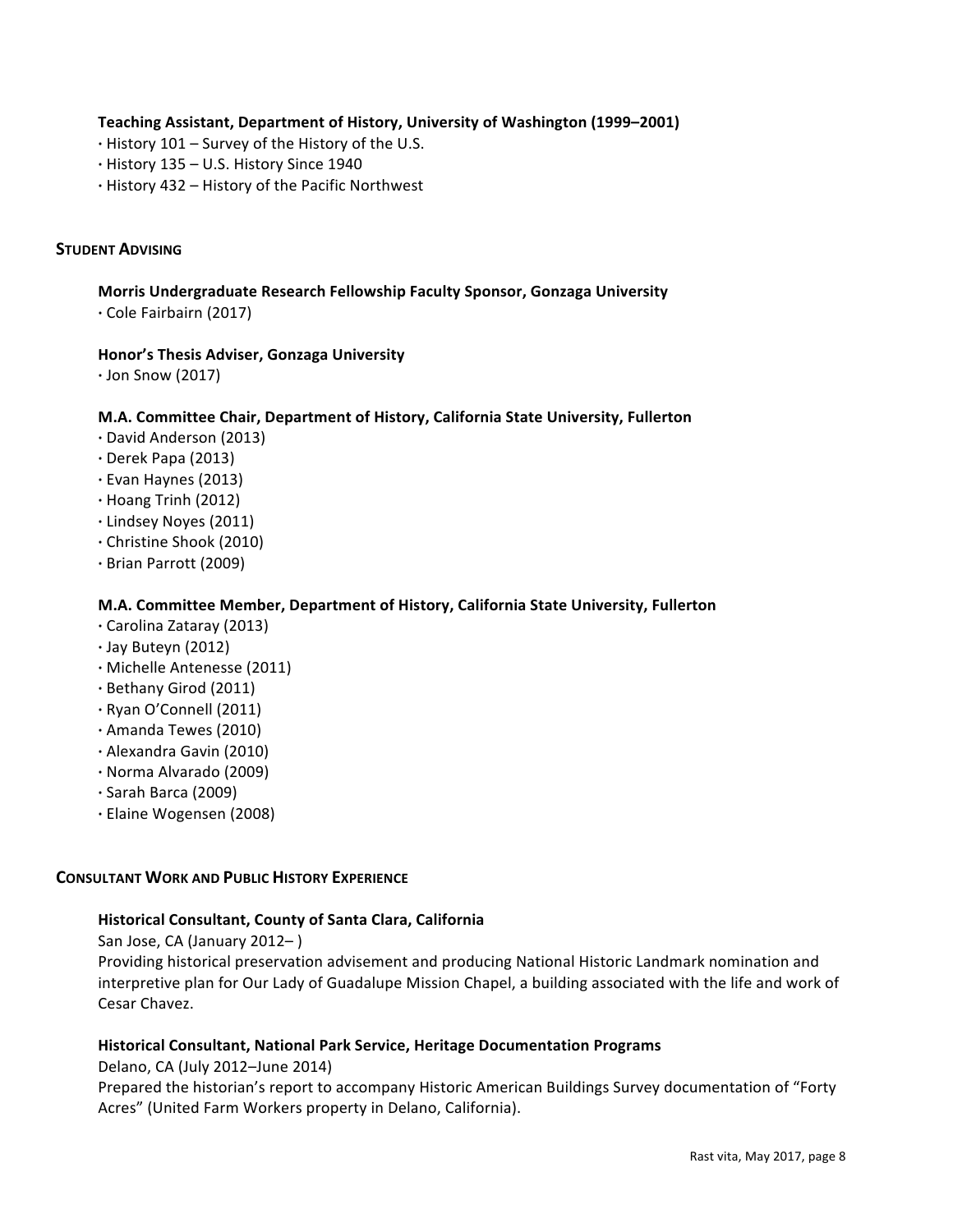## **Historical Consultant, Canana Films**

Los Angeles, CA (March 2012) Advised set design team on feature film, *Cesar Chavez* (dir. Diego Luna). Settings included sites associated with the life of Cesar Chavez.

## **Historical Consultant, California League of United Latin American Citizens (LULAC)**

Sacramento, CA (January–July 2012) Trained and supervised team of students in production of oral history interviews and archival processing, coordinated work with director and members of California LULAC, assisted in fundraising efforts.

## **Historical Consultant, National Park Service, Pacific West Region**

San Francisco, CA (January 2010–January 2012) Conducted research, supervised student researchers, identified historic sites, authored research report, and participated in public input sessions for *Cesar Chavez Special Resource Study and Environmental Assessment*.

# **Guest Curator, Museum of Teaching and Learning**

Fullerton, CA (May 2009–September 2011) Curated an exhibit titled *A Class Action: The Grassroots Struggle for School Desegregation in California*, on display at the Old Courthouse Museum in Santa Ana, California, from September 2011 through June 2012.

# **Exhibition Consultant, The Museum of Tolerance**

Los Angeles, CA (October-December 2009) Advised for the exhibit, *Para Todos Los Niños: Fighting Segregation in California*, on display from February 2010 through August 2010.

## **Interpretive Programming Consultant, Organization of American Historians**

Joshua Tree National Park, CA (June 2008)

Joined two other historians on a three-day visit to Joshua Tree National Park to participate in meetings and a public discussion of historical interpretation at the park. Prepared a comprehensive report offering recommendations for the development of future interpretive programming.

## **Exhibition Curator, Wayne County Public Library**

Wooster, OH (January 2007–June 2007)

Curated and produced an exhibit titled *Building On Tradition: Photographs of Downtown Wooster's Past and Present*, on display at the Wayne County Public Library, from June 2007 through September 2007. Exhibit consisted of sixty photographs, narrative text, and explanatory labels.

# **Research Assistant, Preservation Planning and Design Program, University of Washington**

Seattle, WA (January 2003–June 2006)

Lead researcher and author on team with two colleagues working under contract for the National Park Service. Identified and researched histories of sites related to the life of Cesar Chavez and the history of the United Farm Workers union, conducted oral interviews, completed a theme study, and nominated one property (Forty Acres) for National Historic Landmark status.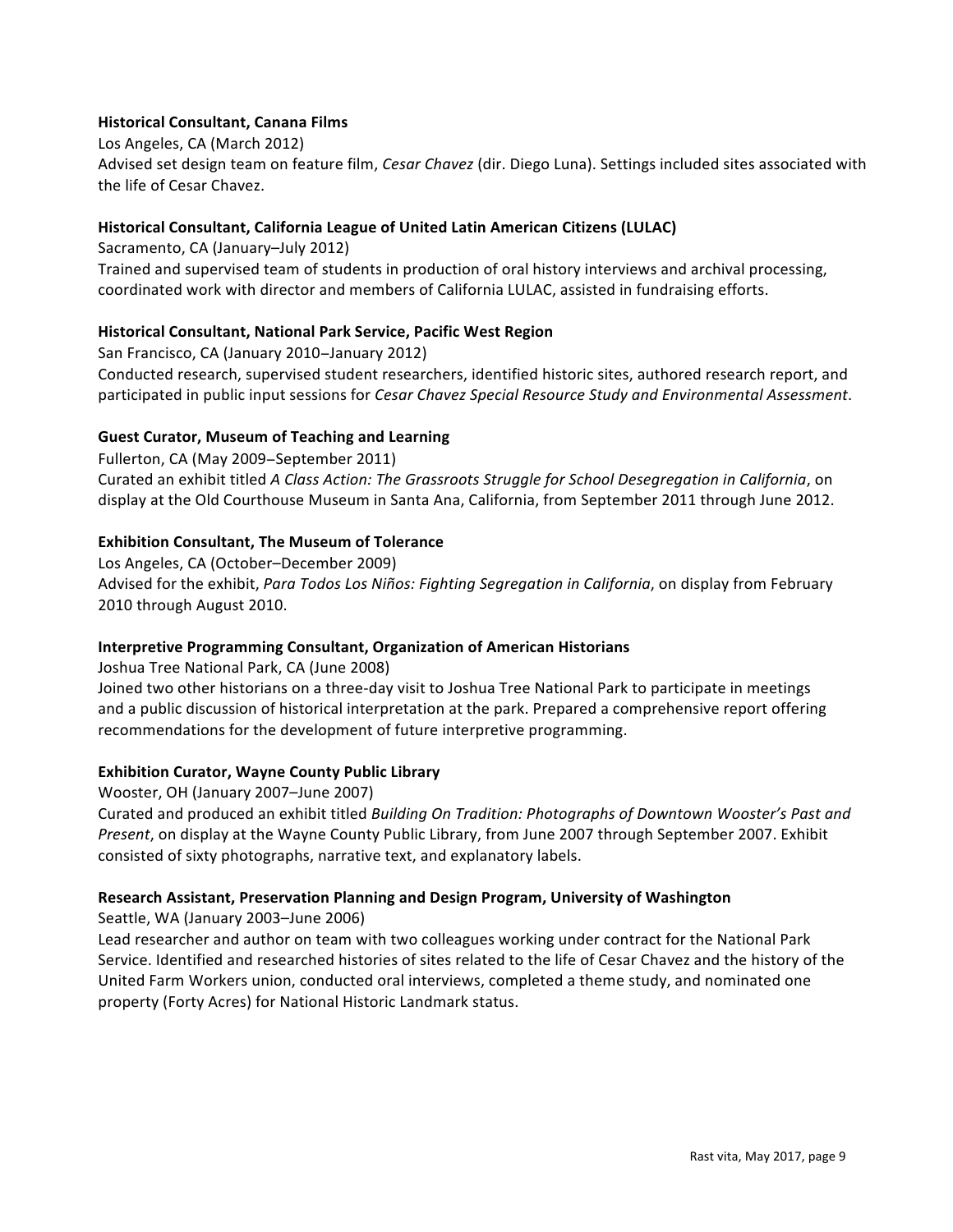## Research Assistant, Center for the Study of the Pacific Northwest, University of Washington

Seattle, WA (June 2002–December 2002)

Worked with two faculty members to construct a website evolving out of an undergraduate course on the history and literature of the Pacific Northwest. Incorporated original scholarship and primary source material. (www.washington.edu/uwired/outreach/cspn/Website/Hist n Lit/lit main.html)

## **Research Assistant, Preservation Planning and Design Program, University of Washington**

Seattle, WA (June 2000–March 2001)

Joint researcher and author on team with two colleagues working under contract for the National Park Service. Completed necessary research, conducted oral interviews, and co-authored an award-winning National Historic Landmark nomination for a site on Bainbridge Island, Washington, related to the history of Japanese American internment (Eagledale Ferry Dock).

## **Exhibition Consultant, Henry Art Gallery**

Seattle, WA (November 1999) Advised for the exhibit, Shifting Ground: Transformed Views of the American Landscape, on display at the Henry Art Gallery from February 2000 through August 2000.

## Park Ranger–Interpretation, Jefferson National Expansion Memorial, National Park Service

St. Louis, MO (June 1996–August 1996) Designed and presented public programs on topics in western American history and conducted tours through the Memorial's Museum of Westward Expansion.

## **Archival Intern, McCracken Research Library, Buffalo Bill Historical Center**

Cody, WY (June 1995–April 1996)

Performed content appraisal, devised organizational method, processed, and wrote finding guide for archival collection.

## **PROFESSIONAL, UNIVERSITY, AND COMMUNITY SERVICE**

**"Lunch and Learn" Speaker,** Center for Teaching and Advising, Gonzaga University

## **Executive Board Member and Co-Chair of Advocacy and Education Committee, Latinos in Heritage Conservation**

Humanities Advisor, "Democracy in the Fields," digital history project funded by California Humanities

**Nominations Committee Member, Pacific Coast Branch, American Historical Association** 

**Book Manuscript Reviewer, University of Oklahoma Press** 

**National Historic Landmark Nomination Reviewer, National Park Service** 

**Article Manuscript Reviewer,** *The Public Historian*

**Article Manuscript Reviewer,** *Pacific Historical Review*

**Article Manuscript Reviewer,** *The Welebaethan: Journal of History*